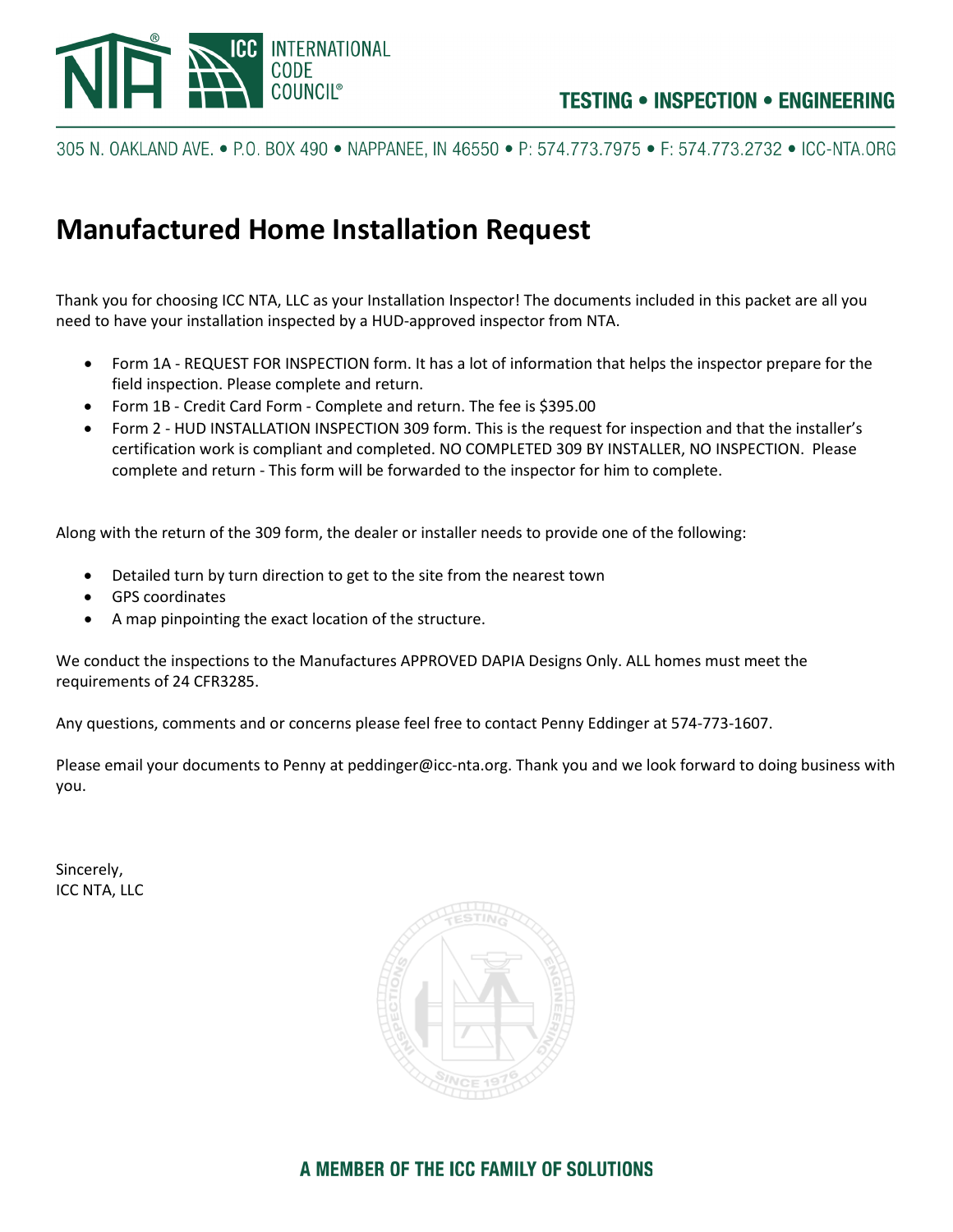## **ON-SITE HUD INSTALLATION INSPECTION REQUEST FORM NTA IM-001.17**



| Date of This Request:                                |  | This form and all additional comments may be emailed to Penny Eddinger at |
|------------------------------------------------------|--|---------------------------------------------------------------------------|
| Date of Expected Completion:                         |  | peddinger@ntainc.com or faxed to 574-773-2732 (Attn: P. Eddinger).        |
| Type of Inspection(Check One): Physical: OR Virtual: |  |                                                                           |

This form outlines the minimum information necessary to perform an adequate installation inspection. Please provide all of the information requested. Any information that is not provided may delay the completion of the inspection.

## **24 CFR 3286.107 INSTALLATION IN ACCORDANCE WITH THE STANDARDS. (a) Compliance with installation**

**requirements.** (1) For purposes of determining installer compliance, a manufactured home that is subject to the requirements of this subpart B must be installed in accordance with: (i) An installation design and instructions that have been provided by the manufacturer and approved by the Secretary directly or through review by the DAPIA; or (ii) An installation design and instructions that have been prepared and certified by a professional engineer or registered architect, that have been approved by the manufacturer and the DAPIA as providing a level of protection for residents of the home that equals or exceeds the protection provided by the federal installation standards in part 3285 of this chapter. (2) If the installation instructions do not comply with the installation standards, the manufacturer is responsible for any aspect of installation that is completed in accordance with the installation instructions and that does not comply with the installation standards. (3) All installation work must be in conformance with accepted practices to ensure durable, livable, and safe housing, and must demonstrate acceptable workmanship reflecting, at a minimum, journeyman quality of work of the various trades. (4) Except as set out in paragraph (a)(2) of this section, all installation defects due to the work of the installer are the responsibility of the installer or retailer or manufacturer that retained the installer and must be corrected. (5) If the manufacturer or retailer retains the installer, they are jointly and severally responsible with the installer for correcting installation defects. (6) Installation defects must be corrected within 60 days after the date of discovery of the installation defect. **24 CFR 3286.109 INSPECTION REQUIREMENTS - GENERALLY.** This installer or the retailer must arrange for the inspection of the installation work on any manufactured homes that is sited in a state without a qualifying installation program. Before the home can be occupied, the installer must certify, and the inspector must verify, the home as having been installed in conformance with the requirements of 3286.107(a).

## **HOME MANUFACTURER INFORMATION**

| <b>Business Name</b>                                                               |                                                   |          |                  |
|------------------------------------------------------------------------------------|---------------------------------------------------|----------|------------------|
| <b>Business Address</b>                                                            |                                                   |          |                  |
| City                                                                               | State                                             | Zip Code |                  |
| Manufacturer's Serial No.                                                          |                                                   |          | No. of Sections: |
| HUD Certification Label No.                                                        |                                                   |          |                  |
| DEALER/RETAILER INFORMATION                                                        | Primary contact for scheduling inspection (check) |          |                  |
| <b>Business Contact:</b>                                                           |                                                   |          |                  |
| <b>Business Name</b>                                                               |                                                   |          |                  |
| <b>Business Address</b>                                                            |                                                   |          |                  |
| City                                                                               | State                                             | Zip Code |                  |
| Telephone:                                                                         | Work                                              | Cell     | Other            |
| Email Address:                                                                     |                                                   |          |                  |
| <b>LICENSED INSTALLER INFORMATION</b>                                              | Primary contact for scheduling inspection (check) |          |                  |
| <b>Business Contact:</b>                                                           |                                                   |          |                  |
| <b>Business Name</b>                                                               |                                                   |          |                  |
| <b>Business Address</b>                                                            |                                                   |          |                  |
| City                                                                               | State                                             | Zip Code |                  |
| Telephone:                                                                         | Work                                              | Cell     | Other            |
| Email Address:                                                                     |                                                   |          |                  |
| HUD License #:                                                                     |                                                   |          |                  |
| ALL ENGINEERED FOUNDATION SYSTEMS OR ALTERNATIVE FOUNDATION SYSTEMS MUST BE DAPIA- |                                                   |          |                  |
| APPROVED AND A COPY MUST BE PROVIDED WITH THIS FORM.                               |                                                   |          |                  |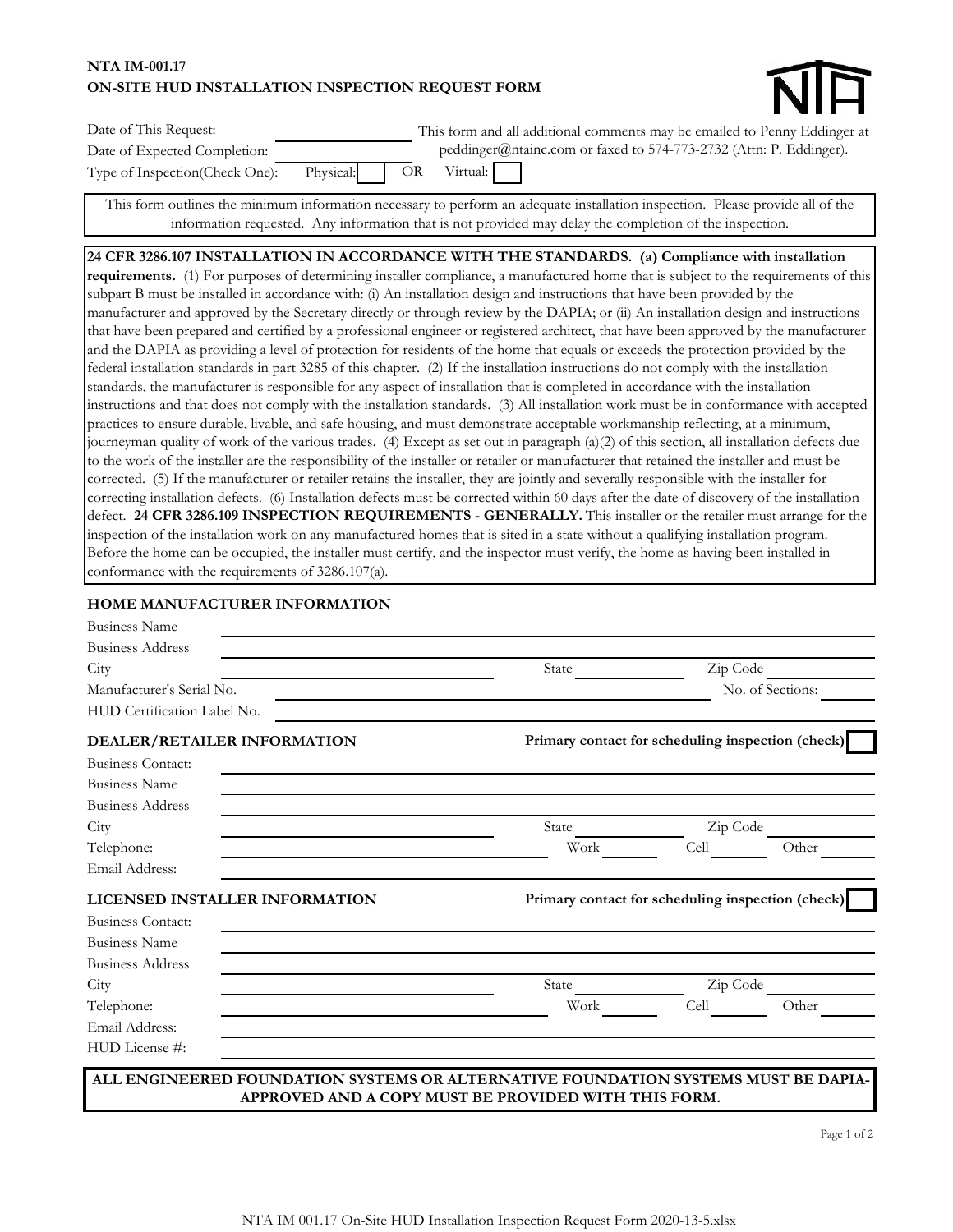## **NTA IM-001.17 ON-SITE HUD INSTALLATION INSPECTION REQUEST FORM**



#### **SITE LOCATION INFORMATION**

**Primary contact for scheduling inspection (check)**

| Homeowner Name                                     |              |          |       |
|----------------------------------------------------|--------------|----------|-------|
| Site Address                                       |              |          |       |
| City                                               | <b>State</b> | Zip Code |       |
| Name of manufactured home community, if applicable |              |          |       |
| Telephone:                                         | Work         | Cell     | Other |
| Email Address:                                     |              |          |       |

If the Site Address is not easily identifiable, please provide detailed directions to the site in the space provided below, draw a detailed map in the space provided below, or attach a detailed map showing the site location.

#### **TURN-BY-TURN DIRECTIONS TO SITE LOCATION**

## **DETAILED MAP OF SITE LOCATION**

#### **TECHNICAL INFORMATION**

| Is there a variation to the installation instructions?<br>(ie slab, basement, runners, any footers above the<br>frost line) $(Y/N)$ | Is the home located in a flood plain? $(Y/N)$     |  |
|-------------------------------------------------------------------------------------------------------------------------------------|---------------------------------------------------|--|
| Home width (in feet)                                                                                                                | How is the home supported?                        |  |
| Home length (in feet)                                                                                                               | Frame-only support system? (Y/N)                  |  |
| Roof pitch $(?)/12)$                                                                                                                | Frame/Perimeter support system? $(Y/N)$           |  |
| Sidewall height (in inches)                                                                                                         | Soil bearing capacity (in pounds)                 |  |
| Wind zone                                                                                                                           | Frost depth (in inches)                           |  |
| Thermal zone                                                                                                                        | Footing sizing (in inches)                        |  |
| Roof load (in pounds/square feet)                                                                                                   | Footing depth (in inches)                         |  |
| I-Beam spacing (in inches)                                                                                                          | Are footings installed below frost depth? $(Y/N)$ |  |
| Length of anchor used (in inches)                                                                                                   | Pier spacing (in feet)                            |  |
| Anchor spacing                                                                                                                      | Were all required tests completed $(Y/N)$         |  |
| Alternative anchoring system used? $(Y/N)$                                                                                          |                                                   |  |

**By signing below, I certify all information is true and correct to the best of my knowledge.**

**Signature** Date Signed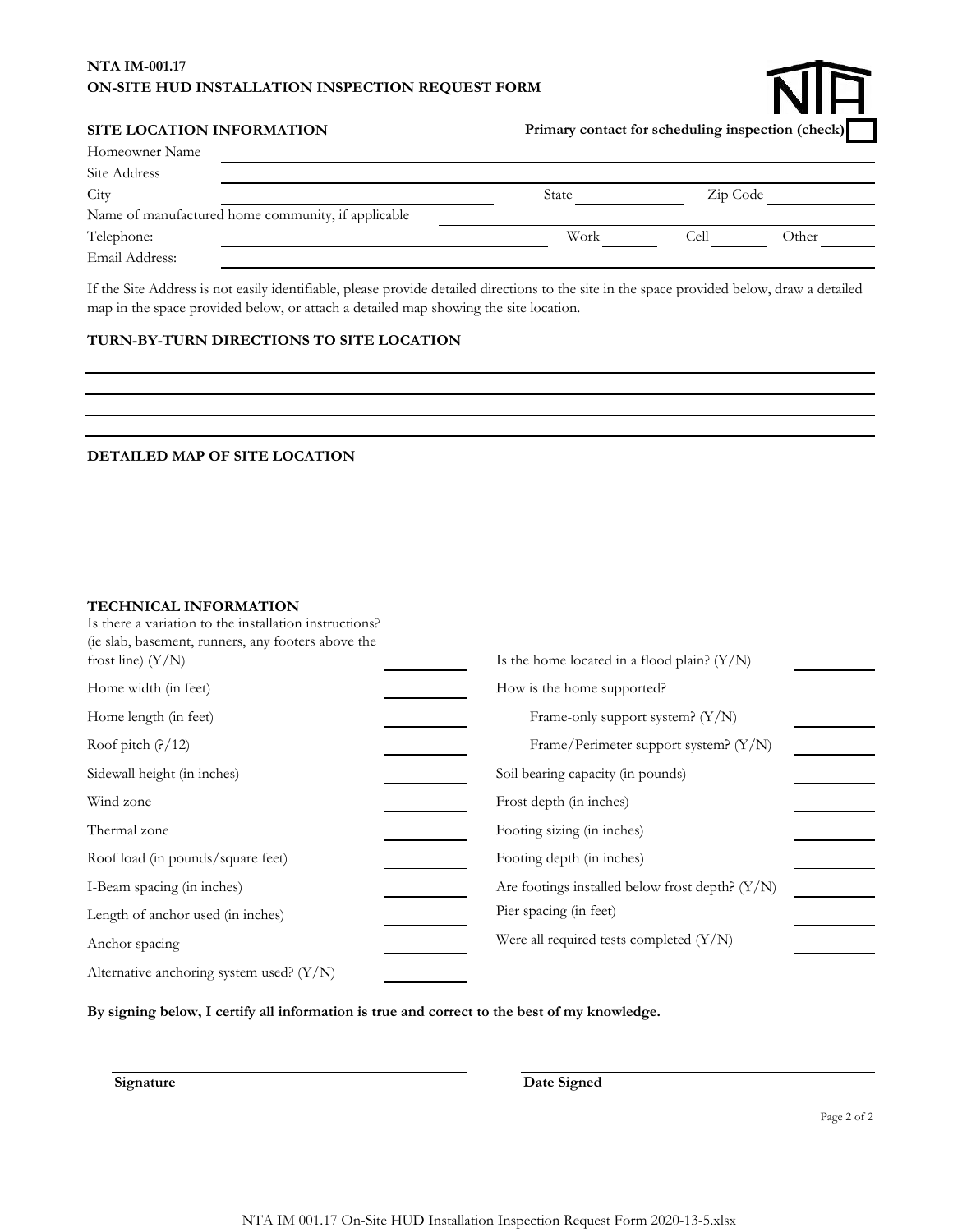### **BILLING INFORMATION**

The cardholder identified below agrees to pay \$395.00 prior to the commencement of the review and inspection processes with the understanding that this submission will not be reviewed until payment has been received, this form is completed, and all the necessary and requested information has been provided. Payment does not imply or guarantee inspection approval. Violations that can not be corrected and verified at the time of the inspection will be required to be verified via photo or a re-inspection at an additional charge. Verification via photos will be charged at \$75 for the first violation and \$35 for each additional violation. Correction photos are to be sent to peddinger@ntainc.com referencing the NTA project number on the report.

|                                        |                    | Is this information the same as the "Dealer/Retailer Information" detailed on Page 1? (Y/N) |  |
|----------------------------------------|--------------------|---------------------------------------------------------------------------------------------|--|
| <b>Billing Contact Name</b>            |                    |                                                                                             |  |
| Billing Address, City, State, Zip Code |                    |                                                                                             |  |
| <b>Billing Telephone</b>               |                    |                                                                                             |  |
| <b>Billing email Address</b>           |                    |                                                                                             |  |
| Credit Card Information                |                    |                                                                                             |  |
| Card Type                              | MasterCard<br>Visa | <b>Expiration</b> date                                                                      |  |
| Card Number                            |                    | <b>CVV</b>                                                                                  |  |
| Signature                              |                    | Date Signed                                                                                 |  |

I authorize ICC NTA, LLC to charge the credit card indicated in this authorization form according to the terms outlined above. This payment authorization is for the good/services described above, for the amount indicated above. Plus the additional fee if additional verification is required as described above.